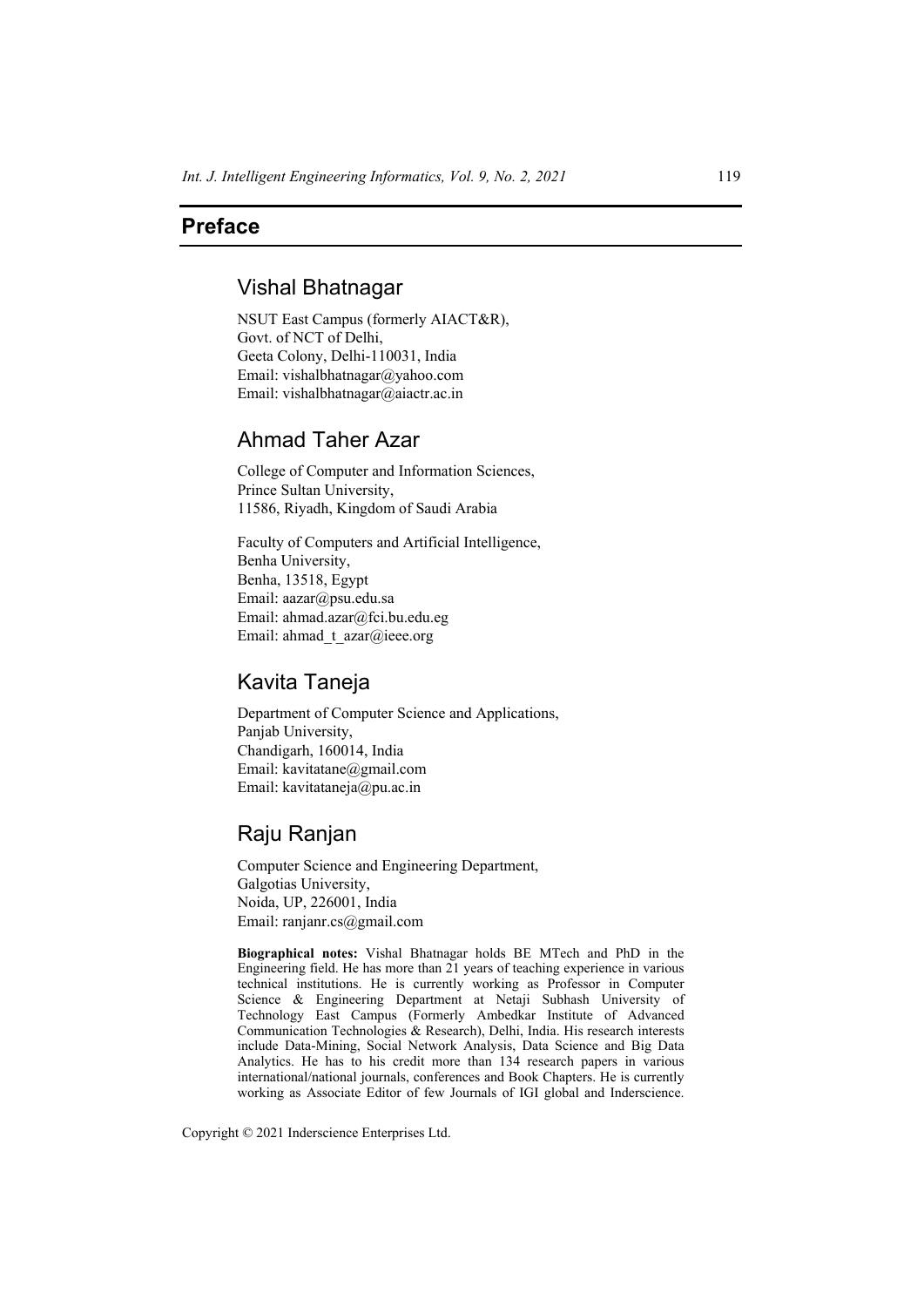#### 120 *V. Bhatnagar et al.*

He has to his credit experience of handling special issues of Many Scopus, ESCI and SCIE Journals. He has also worked as editor of many edited books of Springer, IGI global, CRC press to name a few.

Ahmad Taher Azar has received the MSc degree in 2006 and PhD degree in 2009 from Faculty of Engineering, Cairo University, Egypt. He is a research associate Professor at Prince Sultan University, Riyadh, Kingdom of Saudi Arabia. He is also an associate professor at the Faculty of Computers and Artificial intelligence, Benha University, Egypt. He is the Editor-in-Chief of *International Journal of System Dynamics Applications* (*IJSDA*) and *International Journal of Service Science, Management, Engineering, and Technology* (*IJSSMET*) published by IGI Global, USA. Also, he is the Editorin-Chief of *International Journal of Intelligent Engineering Informatics* (*IJIEI*).

Kavita Taneja is an Assistant Professor at Panjab University, Chandigarh. She obtained her PhD degree in Computer Science and Applications from Kurukshetra University, Kurukshetra, India. She has published and presented over 60 papers in National/International Journals/ Conferences and has bagged best paper awards in many Conferences including IEEE, Springer, Elsevier, ACM and many more. She is reviewer of many reputed Journals and has been Technical Program Committee member of many conferences. She has also authored and edited computer books. She has more than 18 years of teaching experience in various Technical institutions and Universities. She is also member of Board of Management, Academic Council and Board of Studies of many Universities and Institutions. She has guided scholars of PhD/MPhils and PG students of various universities and currently four students are pursuing PhD under her guidance at Panjab University. Her teaching and research activities include mobile ad hoc networks, simulation and modelling, image processing, recommender system and wireless communication.

Raju Ranjan is a Professor in School of Computing Science and Engineering at Galgotias University, India. He received his PhD in the area of Data Mining from Uttarakhand Technical University, Dehradun, India. He also earned his MTech. in Computer Science from JRN University, Udaipur, India. He is Master in Physics from Magadh University, Bodh Gaya, India. Earlier, he worked in Greater Noida Institute of Technology, Graphic Era Institute of Technology (Now Graphic Era University, Dehradun), Ideal Institute of Technology, Ghaziabad and Priyadarshini College of Computer Sciences also. His research interests include database, data mining and cyber security. He has been in teaching for over 20 years. He has guided under-graduate and post-graduate students in various research projects of Databases, Computer Graphics, Networking and Cryptography.

 $COVID-19$  – the greatest global crisis since World War II and the largest global pandemic since the 1918–1919 Spanish Flu is upon us today. With its outbreak, lockdown has been instigated in most of the part of the world. For mental well-being, amidst rising anxiety and isolation, special issue entitled 'Intelligent computational technologies for COVID-19 prediction' under Inderscience is proposed to provide a platform to showcase integration computational techniques for prediction of COVID-19, life post pandemic and related changes in society.

The focus of this special issue is to provide the latest advancements in the computational technologies to tackle problem domains due to COVID-19. Researchers, academicians and engineers have submitted their research work which will enlighten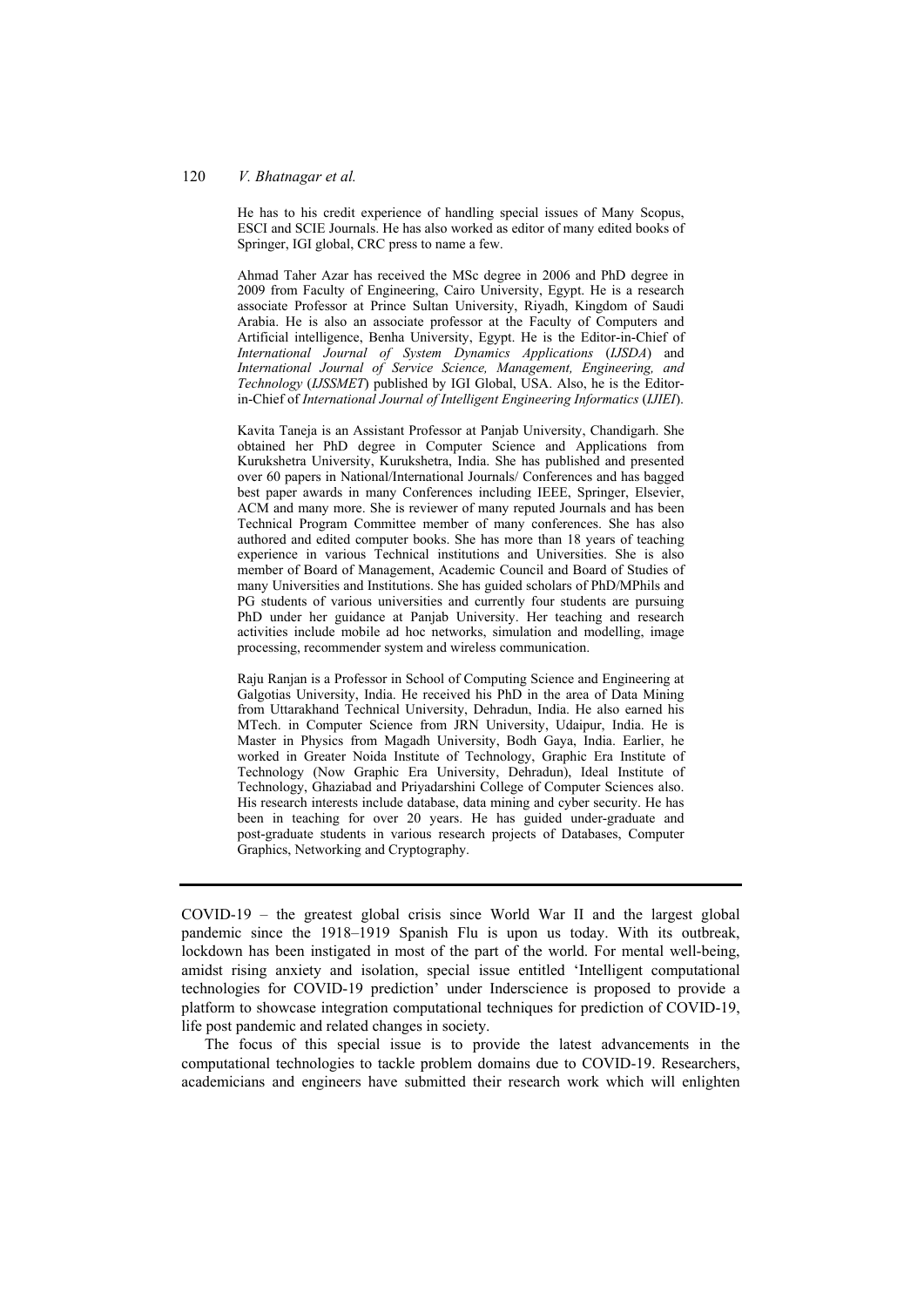#### *Preface* 121

other researchers and provide the world with new and improved methodologies to bring world back to normalcy. Original research works from the area of Artificial Intelligence, Natural Language Processing, Convolutional Neural Network, Genetic Algorithms and Machine Learning predominately reflect the widespread need and urgency of integrating these computational technologies for tackling the global crisis. The aim of the special issue is to provide quality publications with innovative ideas and implementation of methodologies to fight COVID-19 at multi levels.

Everybody is looking at the daily rise of the death toll and the rapid, exponential spread of this novel strain of the virus. Besides the race to restrict the COVID-19 spread, scientists are working as quickly as possible to uncover effective treatments. The Coronavirus pandemic has spurred interest in evolving computational technologies as intelligent constituent equipped with Artificial Intelligence, Natural Language Processing, Convolutional Neural Network, Genetic Algorithms or Machine Learning to track the spread of the fast-moving pathogen and to plan disease prevention efforts and other emerging domains. Companies and governments worldwide are tapping the location data of millions of internet and mobile phone users for clues about how the virus spreads and whether social distancing measures are working. Unlike surveillance measures that track the movements of particular individuals, these efforts analyse large data sets to uncover patterns in people's movements and behaviour over the course of the pandemic. The main focus of this special issue is to provide the latest advancements in the related problem domains of COVID-19 and usage of intelligent computational techniques for solutions.

This special issue is a collection of six papers which are written by eminent professors, researchers and Industry people from diverse research areas. The papers were peer reviewed by the spectrum of reviewers, editorial board members and industry people with assorted expertise.

The paper, 'Optimal path routing in WMNs: HGAB3C based approach', implemented a new approach for routing in Wireless Mesh Networks (WMNs). The approach is based upon Hybrid Genetic Algorithm Big Bang- Big Crunch (HGAB3C) adapted for finding optimal path. The proposed algorithm can also be used effectively in isolation wards of COVID-19 hospitals and quarantine centres where robots can be networked for communications between patients and doctors. GA is used for global optimisation and BBBC is used for fine tuning (local optimisation).We used this proactive routing approach to find the optimal paths in dynamically created Wireless Mesh Network of client nodes. The approach is implemented in MATLAB and its performance is evaluated with different architectural scenarios from 1000 nodes to 10000 nodes WMNs with a step increase of 1000 nodes. The proposed approach promises to find optimal path maximum times as compared to all other algorithms, indicating the superiority of HGAB3C amongst the 10 competing algorithms.

The paper, 'Modified COVID-19 Indian and international dataset for automatic prediction of risk in an individual using machine learning models using a mobile APP' adopts five machine learning models intended to predict the risk of having COVID-19. COVID-19 is a major problem not only impacting the health but also the economic development of countries around the globe. Therefore, automatic COVID-19 diagnosis and risk prediction in an individual is very significant in preventing pandemic and also for proper medication. The existing datasets- the Indian COVID-19 dataset and the International COVID-19 Dataset have been systematically modified to include negative COVID-19 patient data and also facilitate feature learning in this paper. The modified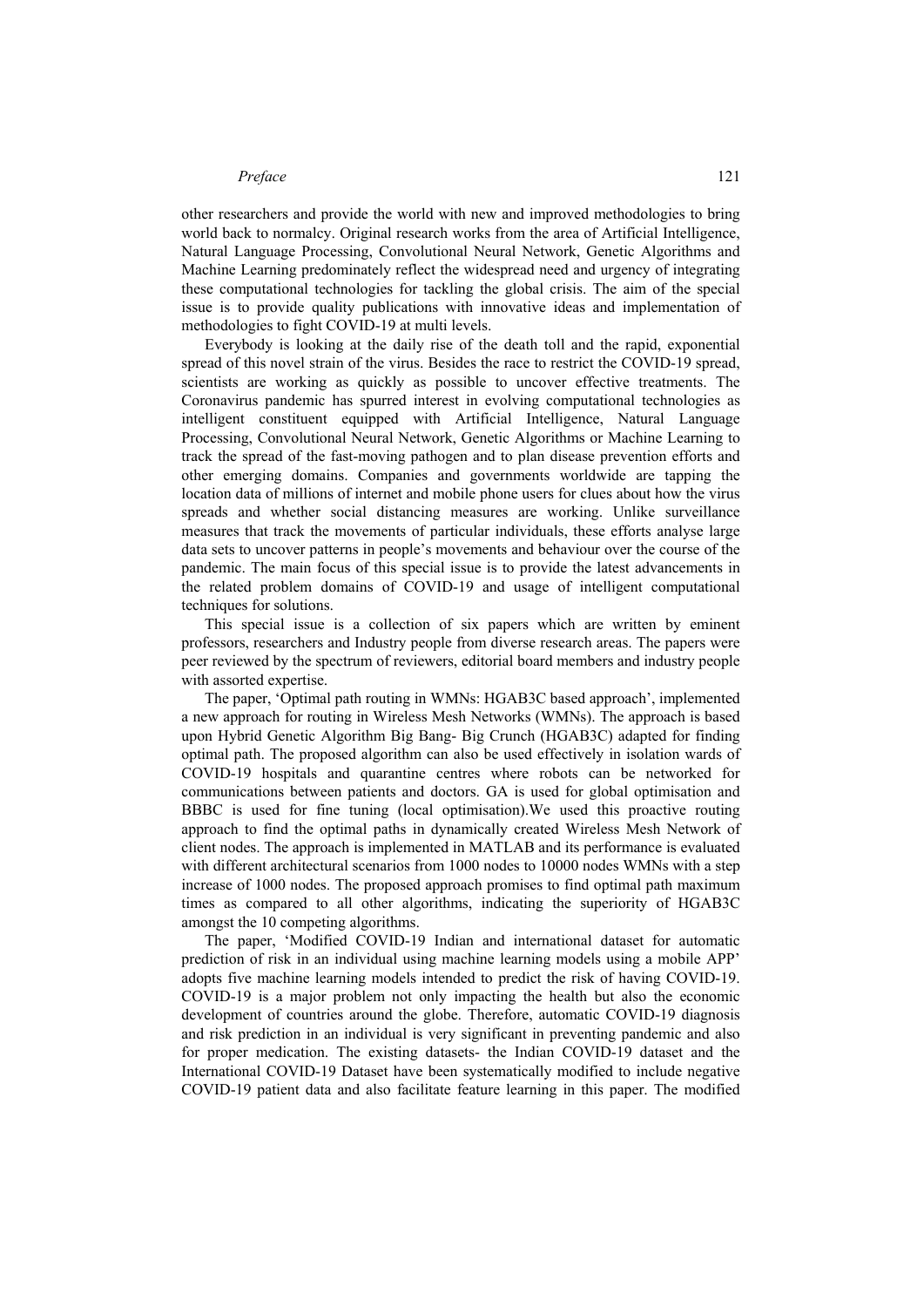datasets are experimented with models like Logistic regression, Naive Bayes, k-nearest neighbours, Random Forest, and Neural Network. Further, paper presents comparison of these models on the basis of score obtained in prediction on the two datasets. The model is also implemented as a Mobile Application to be used in real-time for facilitate common man to tackle COVID-19 at fingertip.

The paper, 'Neural network and NLP based chatbot for answering COVID-19 queries' emphasised that during the COVID-19 pandemic, people across the world are worried, a bit panicking but most importantly they are highly concerned. The study and research it was to help the society by providing a digital solution to this problem which was a chatbot through which people can self-evaluate their safety. In this paper, a chatbot for answering queries related to COVID-19 is proposed. Various Natural Language Processing algorithm has been used to process dataset. By Artificial Neural Network, the model is created and it is trained from the processed data, so that appropriate response can be generated by our chatbot. Assessment of the chatbot is done by testing it with a hugely different set of questions, where it performed well. Also, with additional data, accuracy is likely to increase as we have used Neural network. It has been noticed that making people aware of COVID-19 and making them aware of its symptoms has helped people all around the globe to stay active and alert the authorities if there is a matter of doubt if a person has COVID-19 or not.

The paper, 'COVID-19 drugs invention using deep neural network models: an artificial intelligence approach', proposed four different deep neural networks based models (Bi-Directional LSTM (Long Short Term Memory) with Attention, CGVAE (Constrained Graph Variational Autoencoders), EENN (Edge Memory Neural Network) and CMAP (Connectivity Map) based deep neural network (DNN)) for usage in drug invention of highly effective lead molecules for the disease COVID-19. The models have been evaluated on three differing metrics based on the generated lead molecule–Validity, Uniqueness and Originality.

The paper, 'Mental health issues and sleep quality of Indian employees and higher education students during COVID-19 lockdown', is presented to assess the mental health difficulties and influence of lockdown stressors among employees of the government sector and private sector and Indian higher education students during the COVID-19 lockdown. The basic demographic, sleep GAD (generalised anxiety disorder), PSS (perceived stress scale) and sleep quality, data from 676 participants using a web-based cross-sectional survey is included. Lockdown stressors have a significant correlation with GAD and PSS. It is highlighted that the increased usage of mobile phones has a significant association with sleep latency and sleeps quality and is a subject of concern. Good sleep quality contributes to the sound mental and physical health. The study presented suggests the importance of a sophisticated application based continuous centralised monitoring and alerting system to help healthcare providers address the challenges at an early stage.

The paper, 'Convolutional neural network based SARS-CoV-2 patients detection model using CT images', presented Convolutional Neural Network (CNN) based classification model for recognising a Computed Tomography (CT) image of patient and classifying it as COVID or non-COVID. The dataset consists of variable sizes CT images that are a challenge for building a CNN model. This paper also analyses the CNN models built using three different solvers such as Adaptive Moment Estimation (Adam) optimiser, Stochastic Gradient Descent with Momentum (SGDM) optimiser, and Root Mean Square Propagation (RMSProp) optimiser. Among the three CNN models, for CT